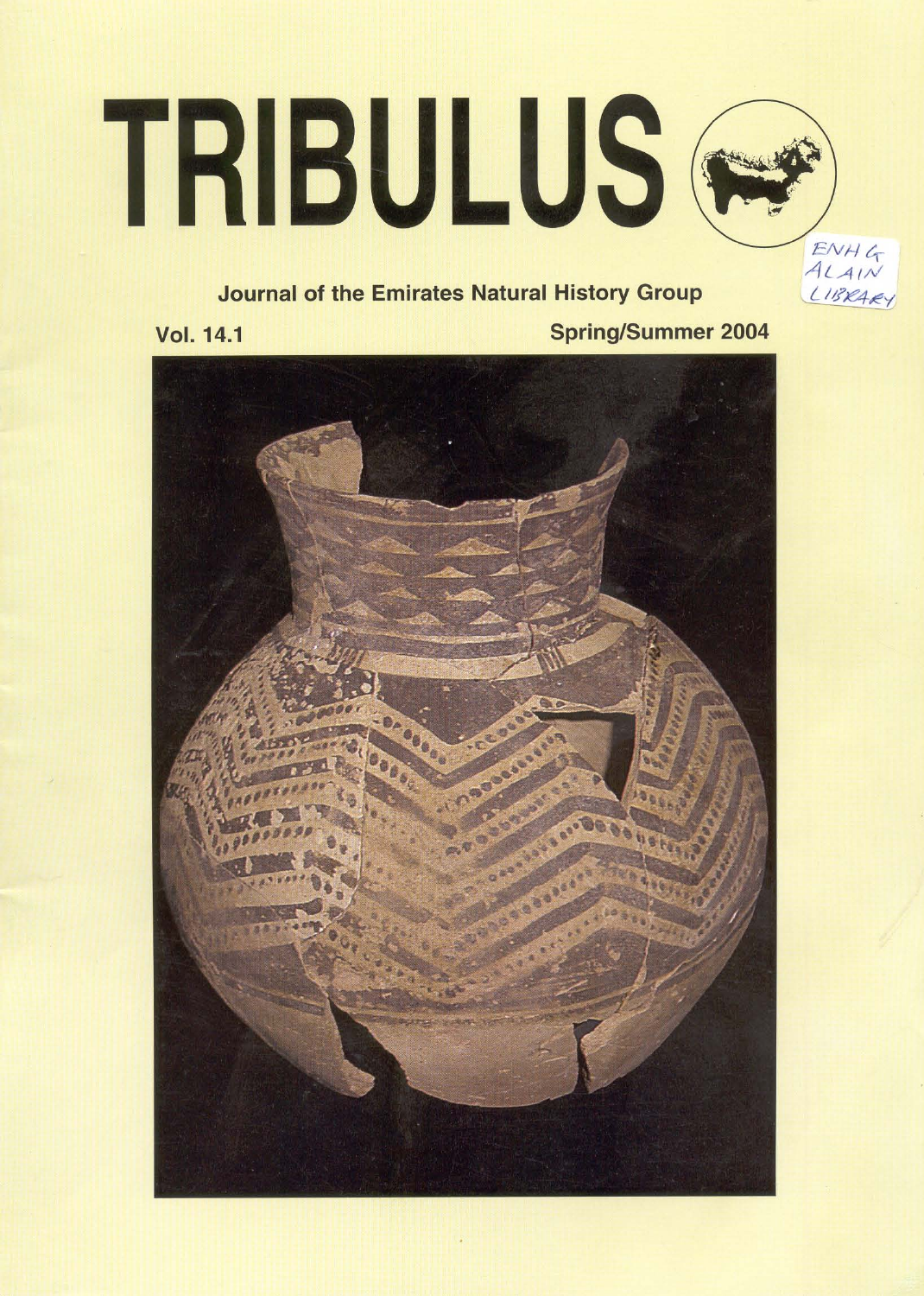## TRIBULUS **NOTES FOR CONTRIBUTORS**

TRIBULUS is the Journal of the Emirates Natural History Group and was launched in 1991. The Group was founded in 1976, and over the next fourteen years, 42 issues of a duplicated Bulletin were published.

TRIBULUS is published twice a year. The aim of the publication is to create and maintain in standard form a collection of recordings, articles and analysis on topics of regional natural history, heritage, geology, palaeontology and archaeology, with the emphasis on the United Arab Emirates and adjacent areas. Papers, short notes and other contributions are welcomed from anyone but should not have been published elsewhere. Guidelines are set out below. The information carried is as accurate as can be determined, in consultation with the Journal's Advisory Panel and referees, but opinions expressed are those of the authors alone.

All manuscripts received are reviewed by the Editorial Board and appropriate Advisory Panel members and, where appropriate, are also submitted to blind peer review.

Correspondence and enquiries should be sent to: The Editor, TRIBULUS, P.O. Box 45553, Abu Dhabi - U.A.E. or by e-mail to: hellyer@emirates.net.ae

**Editorial Board: Advisory Panel: Advisory Panel: Advisory Panel: H.E. Sheikh Nahavan bin Mubarak Al Nahavan. Patron. Professor Jens Eriksen (Life Sciences)** H.E. Sheikh Nahayan bin Mubarak Al Nahayan, Patron, Peter Hellyer, Managing Editor, **Professor Graham Evans (Earth Sciences)** Simon Aspinall, Deputy Editor, etc. Professor Dan Potts (Archaeology )<br>
Dr. Michael Gillett (Fauna) Professor Drew Gardner **Dr. Geoffrey R.D. King (Archaeology)** Dr. Mark Beech

Michael Gallagher (Fauna)



The plant motif above is of the genus Tribulus, of which The animal motif above is of a tiny golden bull, there are six species in the UAE. They all have pinnate excavated from the early Second Millennium grave leaves, yellow flowers with free petals and distinctive at Qattarah, Al Ain. The original is on display in Al five-segmented fruits. They are found throughout the Ain Museum, and measures above 5 cm by **4** cm. country, except in coastal sabkha.

Manuscripts should be submitted in electronic form, with a printed copy, typed on one side only, and doublespaced. A short abstract should precede the article, with the address(es) of the author(s) at the end. Photographs may be submitted and should be clearly captioned. Line drawings and maps, if not submitted in electronic form, should be in black ink on strong white or translucent paper. References should give the author's name, with the year of publication in brackets, and with the list of articles, showing title and publisher, in date order. Scientific names should follow customary nomenclature in Latin, while the English and, if appropriate, available local Arabic names should also be supplied.

International Standard Serial Number (ISSN): 1019 - 6919.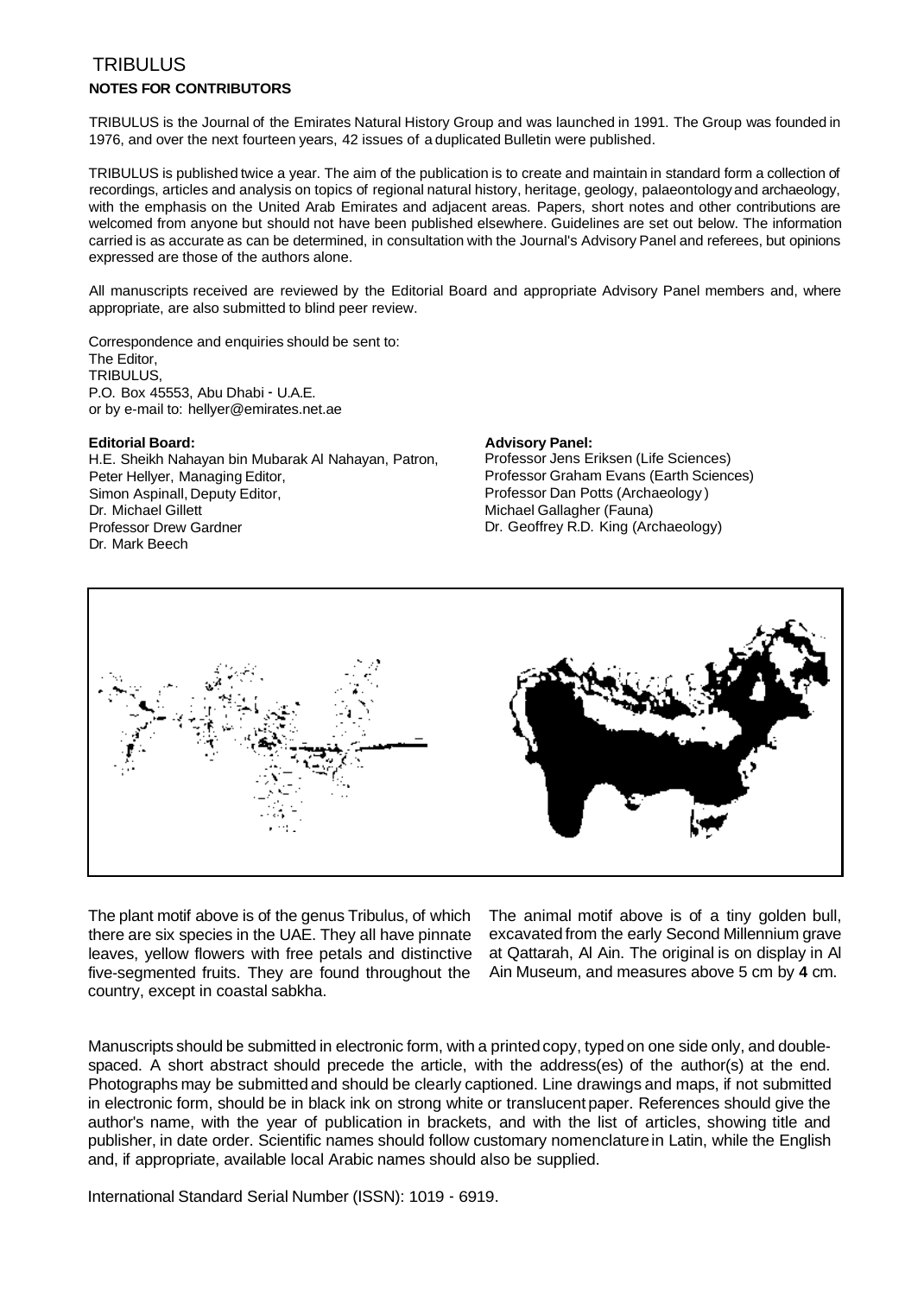# **TRIBULUS**

# **Vol. 14.1 Spring/Summer 2004**

# **Contents**

#### **Cover Illustrations:**

#### **Front: An early 5th Millennium BC pot from Site MR-11, Marawah**  Photograph by Mark Beech */ ADIAS*

#### **Back: A dhub Uromastyx aegyptia microlepis on Marawah** (see page **23)**  Photograph by Mark Beech

The Editorial Board of TRIBULUS and the Committee of the Emirates Natural History Group acknowledge, with thanks, the support of the Group's Corporate members, a full list of whom can be found on Page 2, and without whom publication would be impossible. We also acknowledge the support and encouragement of our Patron, H.E. Sheikh Nahayan bin Mubarak Al Nahayan, UAE Minister of Higher Education and Scientific . Research.

TRIBULUS is published for circulation to members of the Group, and is also available on subscription on subscription inside and outside the UAE. Subscription in the UAE & the Arabian Gulf states: Dh 50 per year. Overseas details on request.

The Group is a non-governmental member of IUCN, the World Conservation Union.

#### **Published by the Emirates Natural History Group, P.O. Box 45553, Abu Dhabi, United Arab Emirates**

### **Designed by Wafa M. Morda'a** & **Genedine dela Fuente**

Printed by Dar Al Fajr Press, Printing, Publishing and Advertising, P.O. Box 505, Abu Dhabi, UAE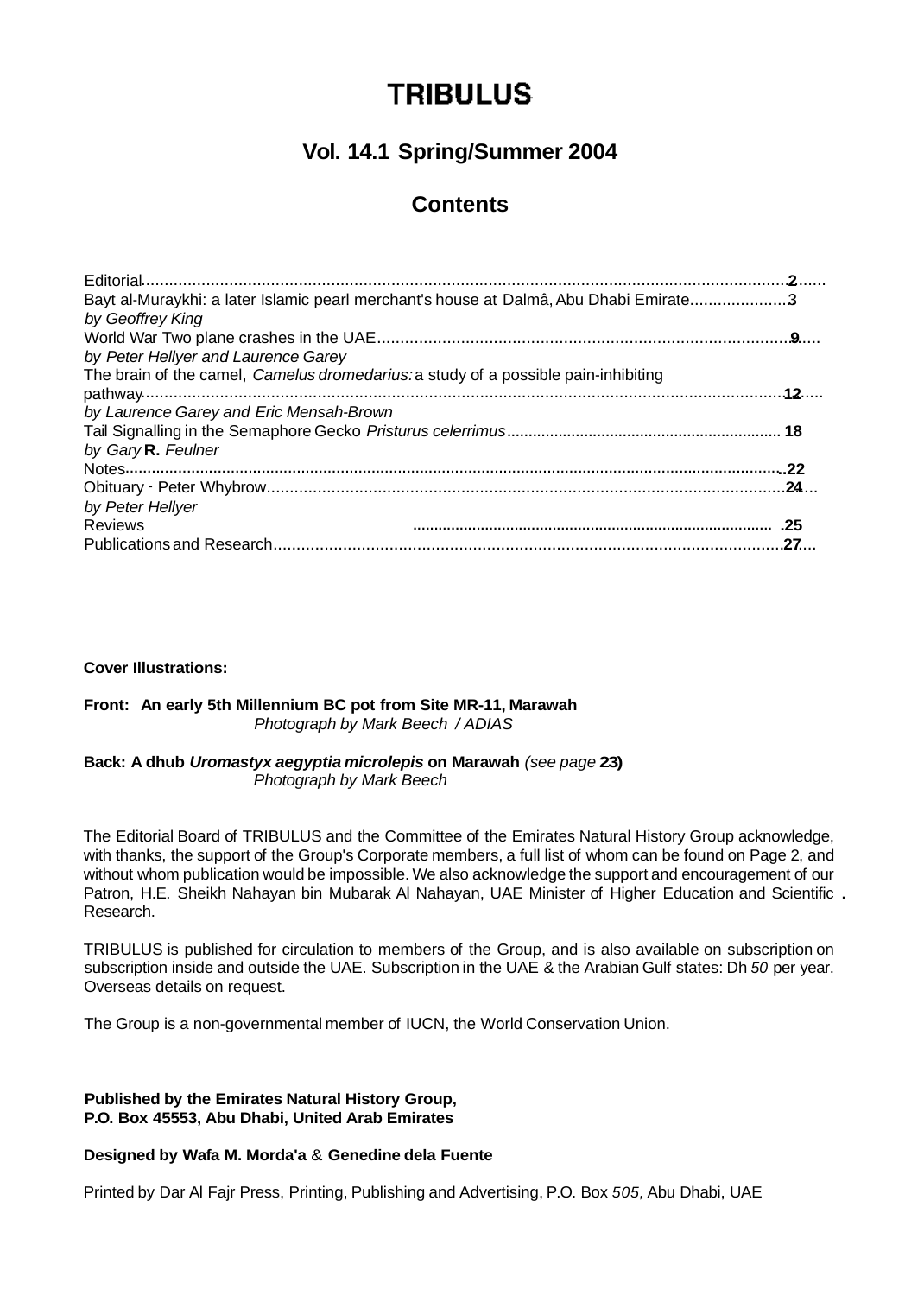# **Reviews**

Whales and Dolphins of Arabia. By Robert Baldwin. Privately published. 2003. Hardback 116 pp. ISBN 0 9526605 02 (e-mail: wosoman @omantel.net.om)

This self-contained book is the successor to Robert Baldwin's 'Whales and Dolphins of the United Arab Emirates', published in 1995. The size and format is an immediate improvement on that earlier work and you might want to, and easily could, carry it with you for reference in the field, although it is not specifically intended as a field guide.

'Whales and Dolphins of Arabia' is divided into three sections, of unequal length: The World of Whales and Dolphins; Arabian Whales and Dolphins and Whales, Dolphins and People.

The first section is a general account and deals with evolution, social structure, behaviour communication, reproduction and various other aspects of cetacean biology. It concludes with a brief summary of 'migration and the Arabian enigma', without elaborating a plausible hypothesis, relating to cold-water upwelling off Dhofar in summer, as to what is thought to be going on (until you find it in a single sentence six pages later).

The second section, predictably the longest, commences by describing the marine environment around Arabia (geography, bathymetry, temperature, salinity etc), and then goes on to deal in turn with each of the twenty-one species definitely known to occur in and around Arabia, three Baleen whales and 18 Odontocete (toothed) whales and dolphins. Each is afforded one or, for ten species, two full pages, with liberal use of high-quality photographs which should help your identifications, a range map and information on the species' appearance, regional distribution, status and general biology, such as the diet.

The final section 'Whales, Dolphins and People' talks about the effects of the commercial whaling industry (with some startling catch statistics from the Arabian Sea in the 1960s), fisheries and management, habitat loss and protection, pollution and threats, then on to whale watching and conservation and research aspects, including DNA studies.

For 16 of the 21 species described the status is given as 'insufficiently known' and, not surprisingly, there is a message regarding the need not only for continued research but also for urgent conservation action.

This book is an easy read, suitable for those of 8 to 88, or more, and the author should be credited with the foresight in largely avoiding scientific terms throughout. The diversity of species that live around Arabia (admittedly largely outside the Arabian Gulf) will come as a surprise to many, as will the ease withiwhich you can still see many of them - with just a little bit of effort and a small slice of luck. I thoroughly recommend you buy this book, and then a boat or helicopter of your own.

#### **Simon Aspinall, P. OBox 45553, Abu Dhabi, U.A.E. e-mail:** *hudhud10@emirates.net.ae*

[Whale and dolphin sightings can be sent to the Editors of Tribulus for inclusion on the UAE national cetacean database - Editors]

#### **Stone Age Sites and their Natural Environment**  - **The Capital Area of Northern Oman Part III**

By Hans-Peter Uerpmann & Margarethe Uerpmann, with a contribution by Stefan Scholer. 2003. Beihefte zum Tubinger Atlas des Vorderen Orients -Reihe A (Naturwissenshaften) Nr. 31/3. Publisher: Dr. Ludwig Reichert, Wiesbaden, Germany. 266 pages. 136 black and white figures. 46 tables.

This publication presents the results of archaeological work carried out by the authors in the Capital Area of Northern Oman between 1979 and 1988 under the sponsorship of the Department of Antiquities of the Ministry of National Heritage and Culture of the Sultanate of Oman. The volume is the third in a series of joint collaborative efforts made by members of the research team of the Tubingen Atlas Project, following earlier volumes on the geomorphology and palaeoenvironment (Hannss 1991) and climate (Hannss and Kurschner 1998) of the area.

This volume is dedicated to the detailed description of Stone Age sites and their findings and attempts to interpret the archaeological evidence and to develop a human paleoecology of this region. The main area covered in this study is the so-called Capital Area which includes the old towns of Muscat and Matrah and their newly urbanised surroundings from Madinat Qaboos in the west to Bandar Gissa in the east. The other sites dealt with in this volume are located in the Quriyat area, some 60km SE of Muscat.

Chapter 1 (pages 1-2) provides a Preface to the study. Chapter 2 (pages 3-26) gives an introduction to the sites of Ra's al-Hamra, Qurum, Wadi 'Udayy, the Saruq area, Bandar Gissa and Quriyat area. There is some discussion of the spatial distribution of sites, as well as the significance of the radiocarbon dating. Chapter 3 (pages 27-43) outlines the results of test excavations in Wadi Wutayya. It provides interesting information on the links between stratigraphy and rock art, suggesting that some of the oldest parts of the rock art in Wadi Wutayya may have originated during the Late Stone Age. The oldest fireplace in Wadi Wutayya was in use about 11,000 years ago, indicating that people existed in this area long before the arrival of Neolithic herders, who started to populate Arabia from the northwest more than a thousand years later. Wadi Wutayya is an important site as it provides a well-dated sequence through the whole of the Late Stone Age from the beginning of the Holocene to the beginning of the Bronze Age. Chapter 4 (pages 44-72) discusses the chipped stone industry and other finds from Wadi Wutayya, Wadi Udayy and Qurum regions and includes excellent illustrations of the lithics recovered. Chapter 5 (pages 73-93) presents the archaeological finds from the coastal sites at Ra's al-Hamra, Qurum and Saruq. Illustrations of the stone tools from Saruq are provided. Chapter 6 (pages 94-97) is a short note concerning work at Bandar Gissa. Shell-midden deposits under a rockshelter site have been dated here to the first half of the 4th millennium BC. Chapter 7 (pages 98-142) discusses archaeological finds from the Quriyat area, covering the sites of Khor Milkh 1 (KM1) and 2, and including the beautiful shell fish-hooks found at KM1. Chapter 8 (pages 143-162) is written by Stefan Schöler and provides a mineralogical and petrological examination of some of the objects found at Khor Milkh. Beads were made from talc, calcite, chlorite and serpentinite, ear